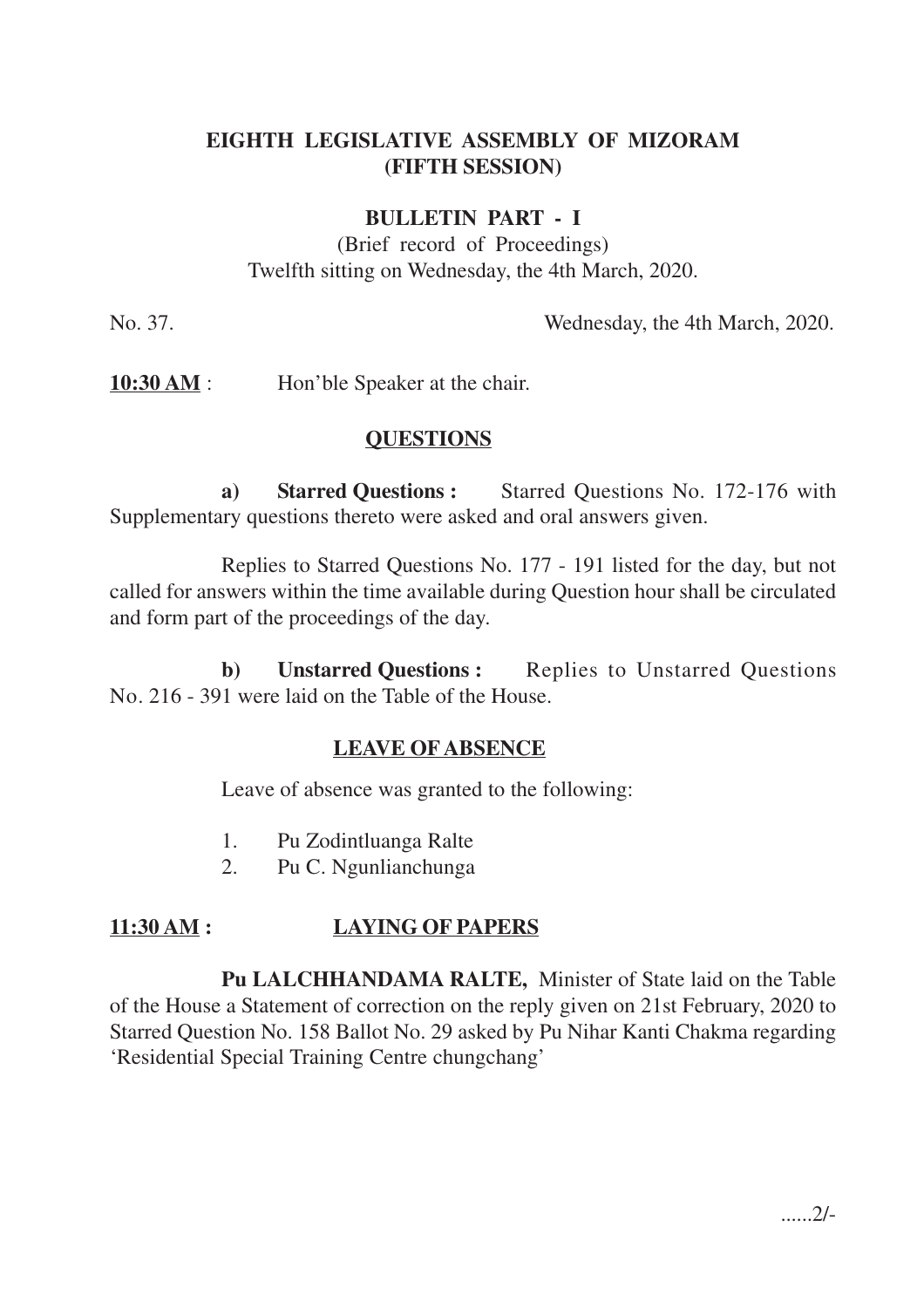# **11:34 AM : OFFICIAL RESOLUTION**

**Pu LALCHAMLIANA,** Minister moved an Official Resolution in the following form:

"That this House ratifies the amendments to the Constitution of India falling within the purview of proviso(d) to clause (2) of article 368, proposed to be made by the Constitution (One Hundred and Twenty-sixth Amendment) Bill, 2019 as passed by both the Houses of Parliament".

**11:40 AM : Pu LALCHAMLIANA,** Minister clarified the principle of the Resolution and moved that the Resolution be adopted by the House.

**11:45 AM :** The Official Resolution was put to the vote of the House and was adopted unanimously.

# **11:46 AM : LEGISLATIVE BUSINESS**

**Pu LALCHAMLIANA,** Minister begged leave of the House to introduce 'The Mizoram Goods and Services Tax (Third Amendment) Bill, 2020'

Leave having been granted, he introduced the Bill. He moved the Bill for consideration of the House and explained the principle of the Bill.

The following members participated in the discussion of the Bill

- 1. Pu Lalduhoma
- 2. Pu Tawnluia, Deputy Chief Minister

**11:58 AM : Pu LALCHAMLIANA,** Minister wound up the discussion and moved that the Bill be passed by the House.

**12:03 PM :** The Bill was put to the vote of the House and was passed by voice vote unanimously.

**12:04 PM : Pu LALRUATKIMA,** Minister of State begged leave of the House to introduce "The Mizoram (Land Revenue) (2nd Amendment) Bill, 2020".

Leave having been granted, he introduced the Bill. He moved the Bill for consideration of the House and explained the principle of the Bill.

The following members participated in the discussion of the Bill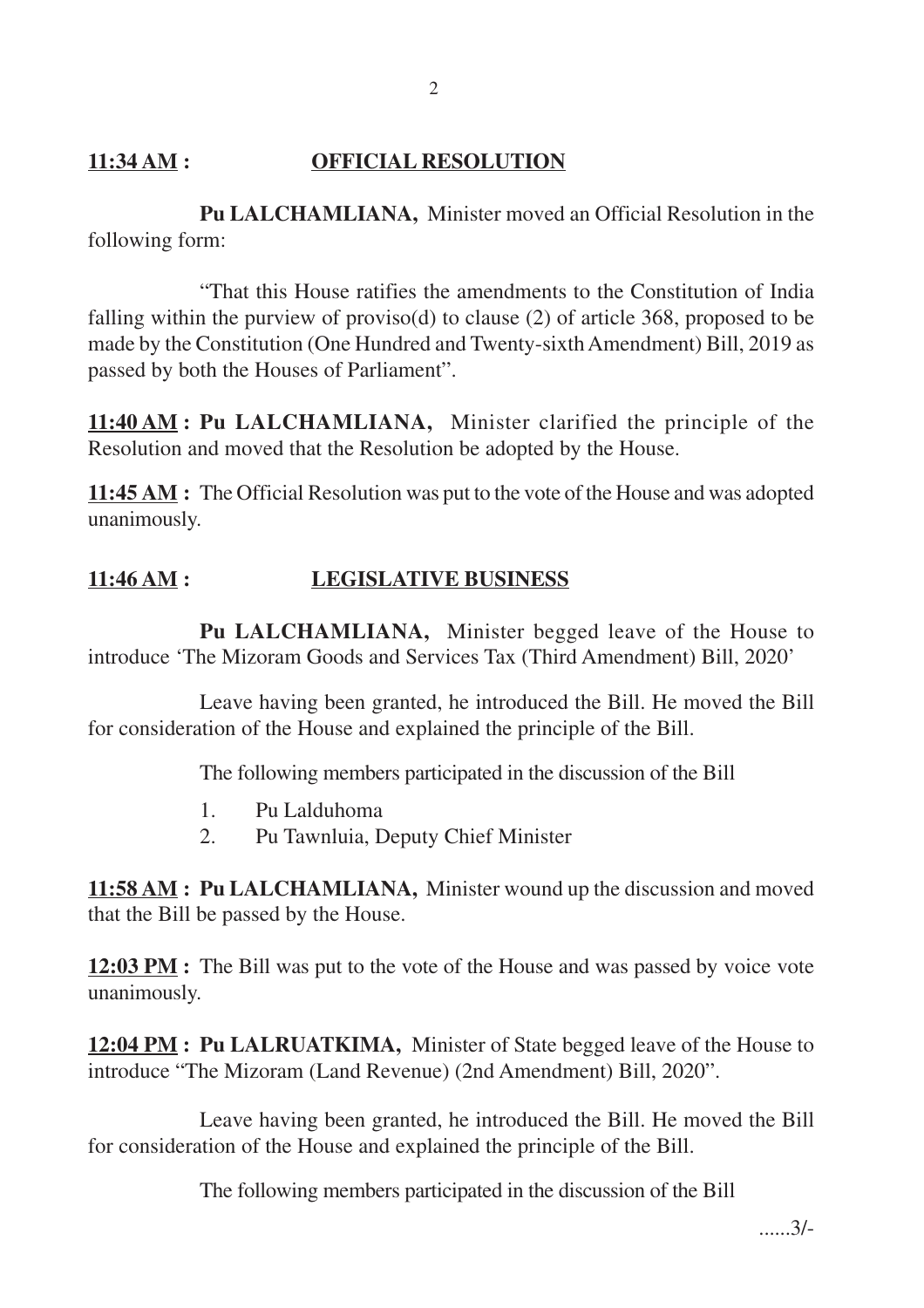- 1. Dr. Vanlalthlana
- 2. Pu C. Lalsawivunga
- 3. Pu Lalduhoma

**12:35 PM : Pu LALRUATKIMA,** Minister of State wound up the discussion and moved that the Bill be passed by the House.

**12:45 PM :** The Bill was put to the vote of the House and was passed by voice vote unanimously.

**12:46 PM : Dr. K. BEICHHUA,** Minister of State begged leave of the House to introduce "The Mizoram Animal Slaughter (Amendment) Bill, 2020".

Leave having been granted, he introduced the Bill. He moved the Bill for consideration of the House and explained the principle of the Bill.

The following members participated in the discussion of the Bill

1. Pu C. Lalsawivunga

### **01:05 PM : RECESS**

**02:00 PM :** Hon'ble Speaker at the chair.

- 2. Pu Nihar Kanti Chakma
- 3. Dr. ZR. Thiamsanga
- 4. Pu Vanlalhlana

**02:07 PM : Dr. K. BEICHHUA,** Minister of State wound up the discussion and moved that the Bill be passed by the House.

**02:10 PM :** The Bill was put to the vote of the House and was passed by voice vote unanimously.

**02:11 PM : Pu ROBERT ROMAWIA ROYTE,** Minister of State begged leave of the House to introduce "The Mizoram (Registration of Tourist Trade) Bill, 2020".

Leave having been granted, he introduced the Bill. He moved the Bill for consideration of the House and explained the principle of the Bill.

......4/-